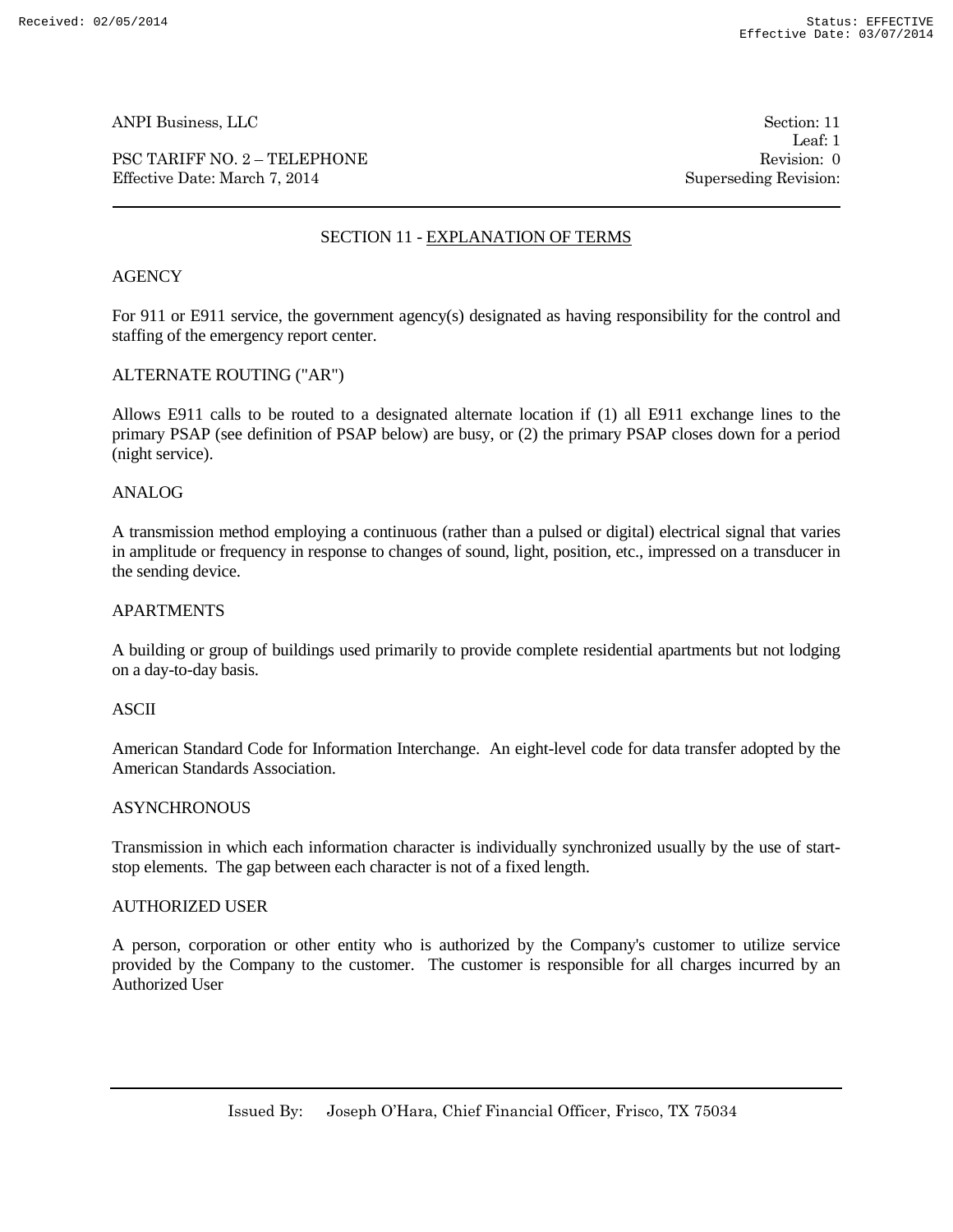PSC TARIFF NO. 2 – TELEPHONE Revision: 0 Effective Date: March 7, 2014 Superseding Revision:

Leaf: 2

# SECTION 11 - EXPLANATION OF TERMS (cont'd)

# ATTENDANT

An operator of a PBX console or telephone switchboard.

# AUTOMATIC LOCATION IDENTIFICATION ("ALI")

The name and address associated with the calling party's telephone number (identified by ANI as defined below) is forwarded to the PSAP for display. Additional telephones with the same number as the calling party's (secondary locations, off premises, etc.) will be identified with the address of the telephone number at the main location.

### AUTOMATIC NUMBER IDENTIFICATION ("ANI")

A system whereby the calling party's telephone number is identified and sent forward with the call record for routing and billing purposes. E911 Service makes use of this system.

BIT

The smallest unit of information in the binary system of notation.

#### BUILDING

A structure enclosed within exterior walls or fire walls, built, erected and framed of component structural parts and designed for permanent occupancy.

# CALL INITIATION

The point in time when the exchange network facility are initially allocated for the establishment of a specific call.

#### CALL TERMINATION

The point in time when the exchange network facility allocated to a specific call is released for reuse by the network.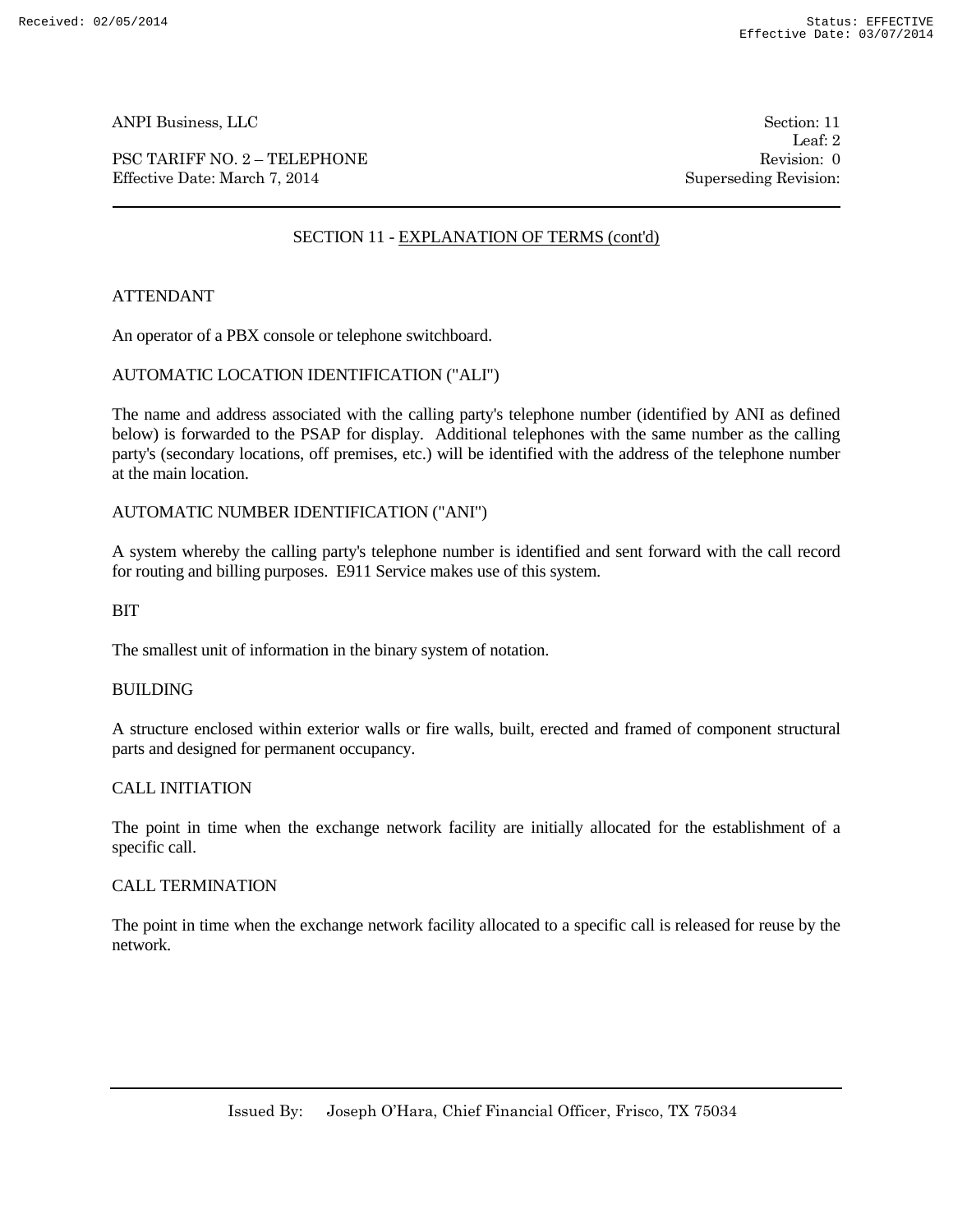PSC TARIFF NO. 2 – TELEPHONE Revision: 0 Effective Date: March 7, 2014 Superseding Revision:

Leaf: 3

# SECTION 11 - EXPLANATION OF TERMS (cont'd)

# CENTRAL OFFICE

An operating office of the Company where connections are made between telephone exchange lines.

# CENTRAL OFFICE LINE

A line providing direct or indirect access from a telephone or switchboard to a central office. Central office lines subject to PBX rate treatment are referred to as central office trunks.

# **CHANNEL**

A point-to-point bi-directional path for digital transmission. A channel may be furnished in such a manner as the Company may elect, whether by wire, fiber optics, radio or a combination thereof and whether or not by means of single physical facility or route. One 1.544 Mbps Service is equivalent to 24 channels.

# CHANNEL CONVERSION

The termination of 1.544. Mbps Service at a customer's location with conversion of the digital signal to 24 analog voice grade circuits. Channel Conversion can be furnished by the customer.

# CHANNEL SERVICE UNIT ("CSU")

The equipment located at the customer's premises which terminates each 1.544 Mbps Digital Loop and performs such functions as proper termination of facilities, regeneration of signals, recognition and correction of signal format errors and provides remote loop-back capability.

# COLLEGE

An establishment for higher education authorized to confer degrees where lodging for the students is maintained on the premises.

# COMMUNICATIONS SYSTEMS

Channels and other facilities which are capable of two-way communications between subscriber -provided terminal equipment or Telephone Company stations, even when not connected to exchange and message toll communications service.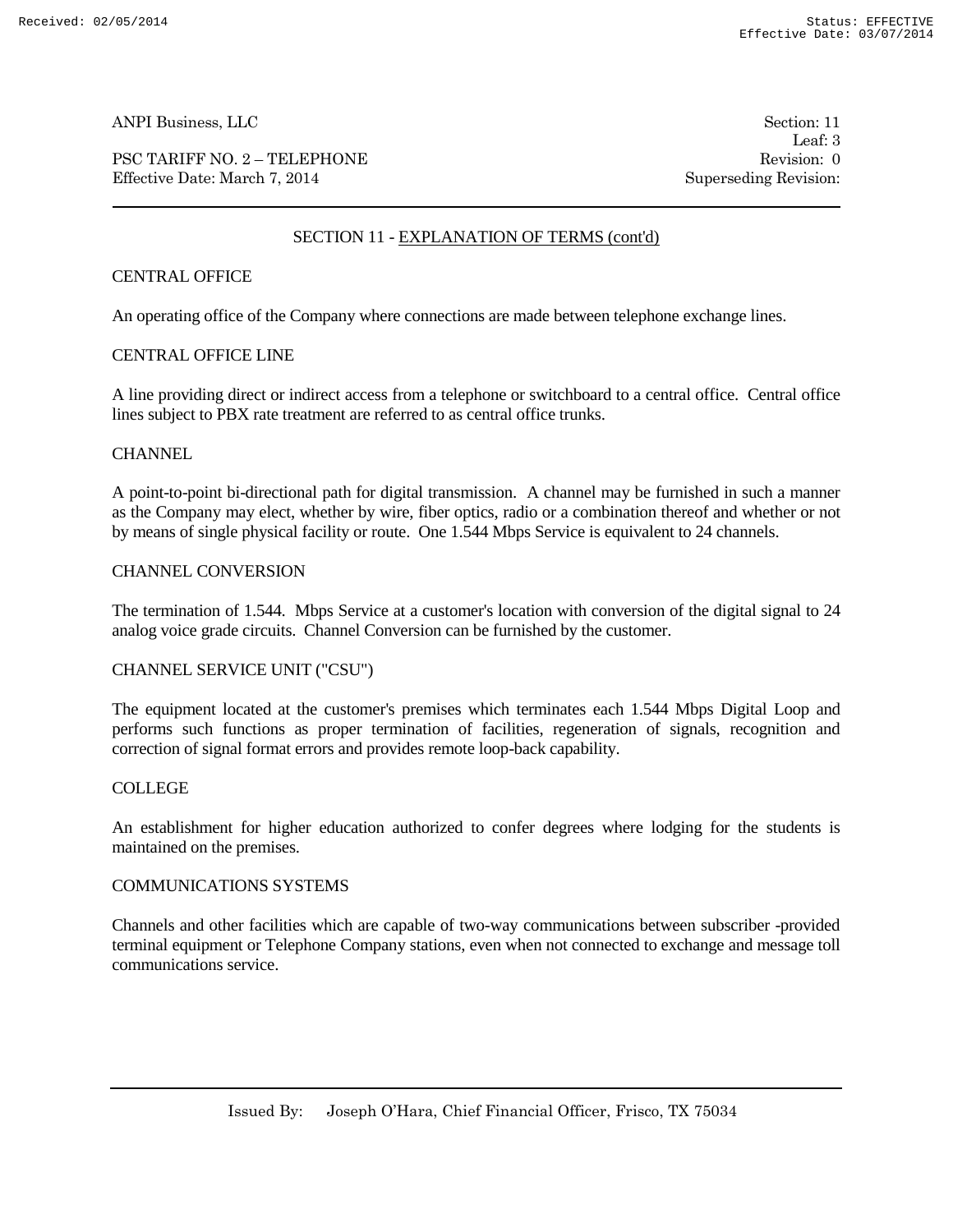PSC TARIFF NO. 2 – TELEPHONE Revision: 0 Effective Date: March 7, 2014 Superseding Revision:

Leaf: 4

# SECTION 11 - EXPLANATION OF TERMS (cont'd)

# **COMPANY**

ANPI Business, LLC, unless otherwise clearly indicated from the context.

# **COMMISSION**

The New York State Public Service Commission.

### CONTRACT

The agreement between the Company and the Customer that together with this Tariff, governs the provision of Exchange Services by the Company to the Customer.

# **CUSTOMER**

The person, firm, corporation, or other entity which orders service pursuant to the contract and this Tariff and utilizes service provided under Tariff by the Company. A customer is responsible for the payment of charges and for compliance with all terms of the contract and the Tariff.

# CUSTOMER PREMISES EQUIPMENT (CPE)

Equipment provided by the customer for use with the Company's services. CPE can include a station set, facsimile machine, key system, PBX, or other communication system.

# DEFAULT ROUTING ("DR")

When an incoming E911 call cannot be selectively routed due to an ANI failure, garbled digits or other causes, such incoming calls are routed from the E911 Control Office to a default PSAP. Each incoming E911 facility group to the Control Office is assigned to a designated default PSAP.

# DEMARCATION POINT

The physical dividing point between the Company's network and the customer.

# DIAL PULSE ("DP")

The pulse type employed by a rotary dial station set.

#### DIRECT INWARD DIAL ("DID")

A service attribute that routes incoming calls directly to stations, by-passing a central answer point.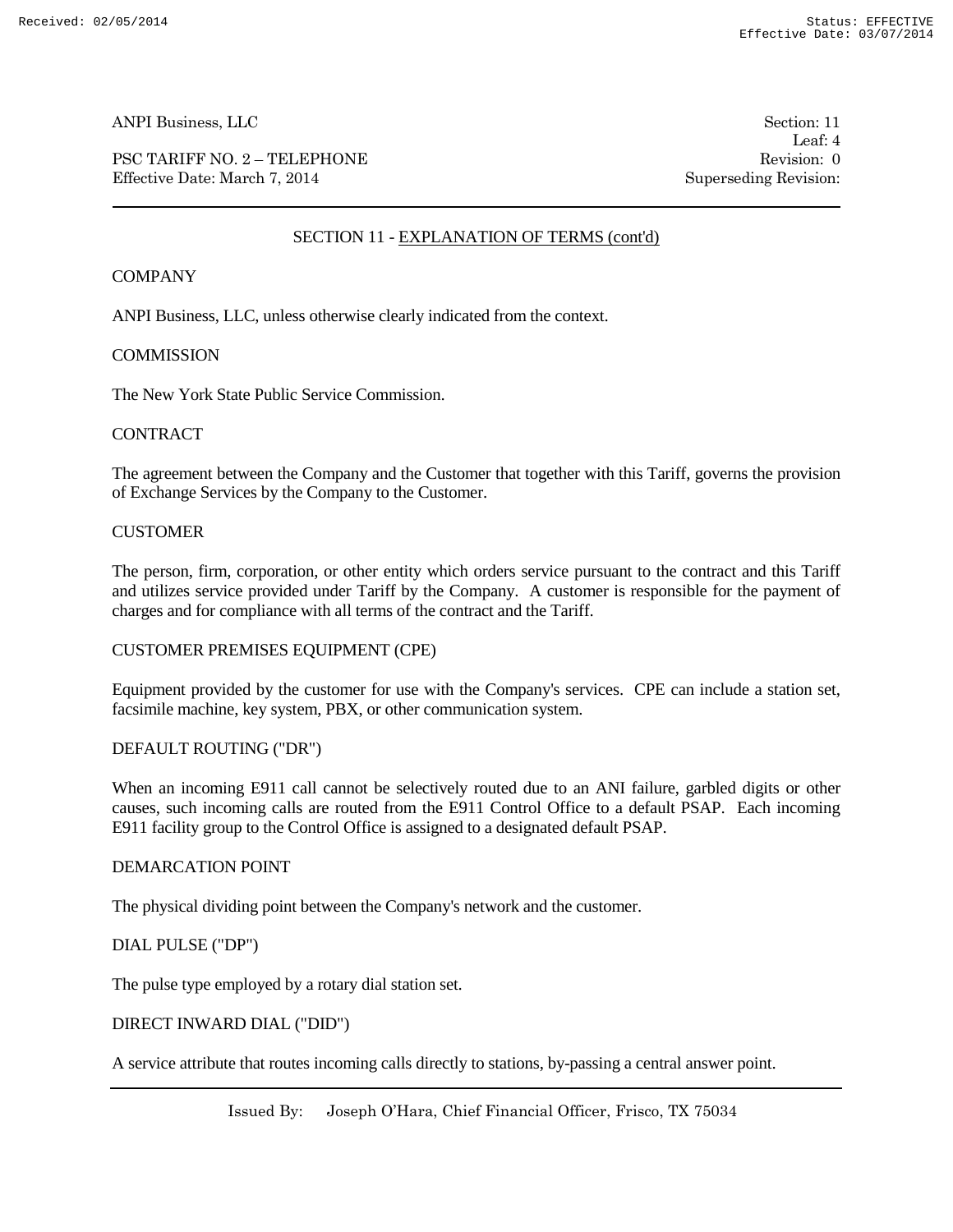PSC TARIFF NO. 2 – TELEPHONE Revision: 0 Effective Date: March 7, 2014 Superseding Revision:

Leaf: 5

# SECTION 11 - EXPLANATION OF TERMS (cont'd)

# DIRECT OUTWARD DIAL ("DOD")

A service attribute that allows individual station users to access and dial outside numbers directly.

### DIGITAL

A method of storing, processing and transmitting information through the use of distinct electronic or optical pulses that represent the binary digits (bits) 0 and 1. Digital transmission/switching technologies employ a sequence of discrete, individually distinct pulses to represent information, as opposed to the continuously variable signal of analog technologies.

 $DS-3$ 

Digital Service, Level 3. The equivalent of 28 DS-1 Channels and capable of operating at 44.736 Mbps.

# DUAL TONE MULTI-FREQUENCY ("DTMF")

The pulse type employed by tone dial station sets. (Touch tone)

#### EMERGENCY SERVICE NUMBER ("ESN")

A unique code, assigned by the Company, used to define specific combinations of police, fire and/or ambulance jurisdictions, or any other authorized agency, which are designated by the customer.

#### E911 SERVICE AREA

The geographic area in which the government agency will respond to all E911 calls and dispatch appropriate emergency assistance.

#### E911 CUSTOMER

A governmental agency that is the customer of record and is responsible for all negotiations, operations and payment of bills in connection with the provision of E911 service.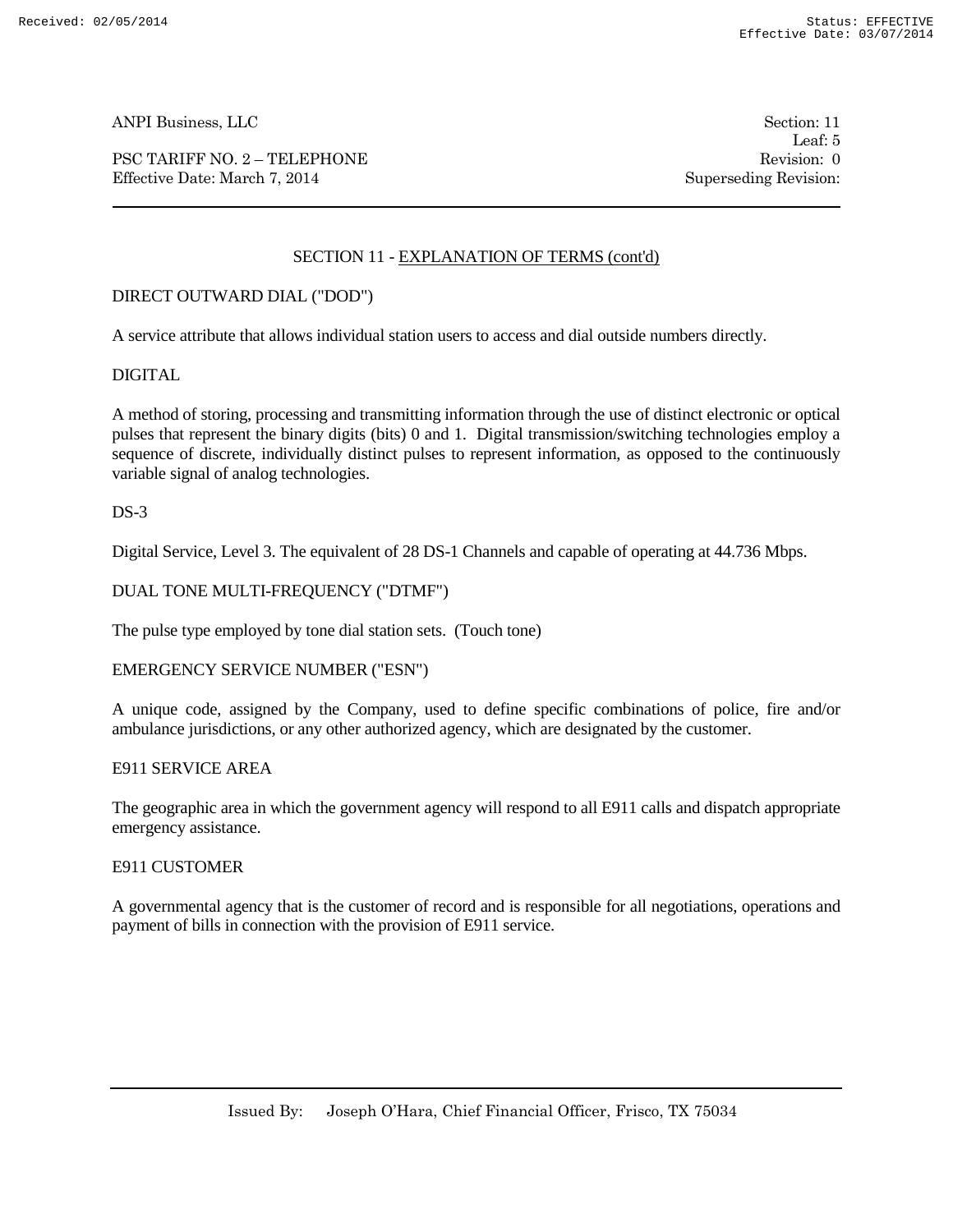PSC TARIFF NO. 2 – TELEPHONE Revision: 0 Effective Date: March 7, 2014 Superseding Revision:

Leaf: 6

# SECTION 11 - EXPLANATION OF TERMS (cont'd)

# ERROR

A discrepancy or unintentional deviation by the Company from what is correct or true. An "error", can also be an omission in records.

### **EXCHANGE**

An area, consisting of one or more central office districts, within which a call between any two points is a local call.

### EXCHANGE ACCESS LINE

A central office line furnished for direct or indirect access to the exchange system.

# EXCHANGE SERVICE

The provision to the subscriber of access to the exchange system for the purpose of sending and receiving calls. This access is achieved through the provision of a central office line (exchange access line) between the central office and the subscriber's premises.

#### FINAL ACCOUNT

A customer whose service has been disconnected who has outstanding charges still owed to the Company.

# FLAT RATE SERVICE

The type of exchange service provided at a monthly rate with an unlimited number of calls within a specified primary calling area.

# GROUND START

Describes the signaling method between the PBX/key system interface and the Company's switch. It is the signal requesting service.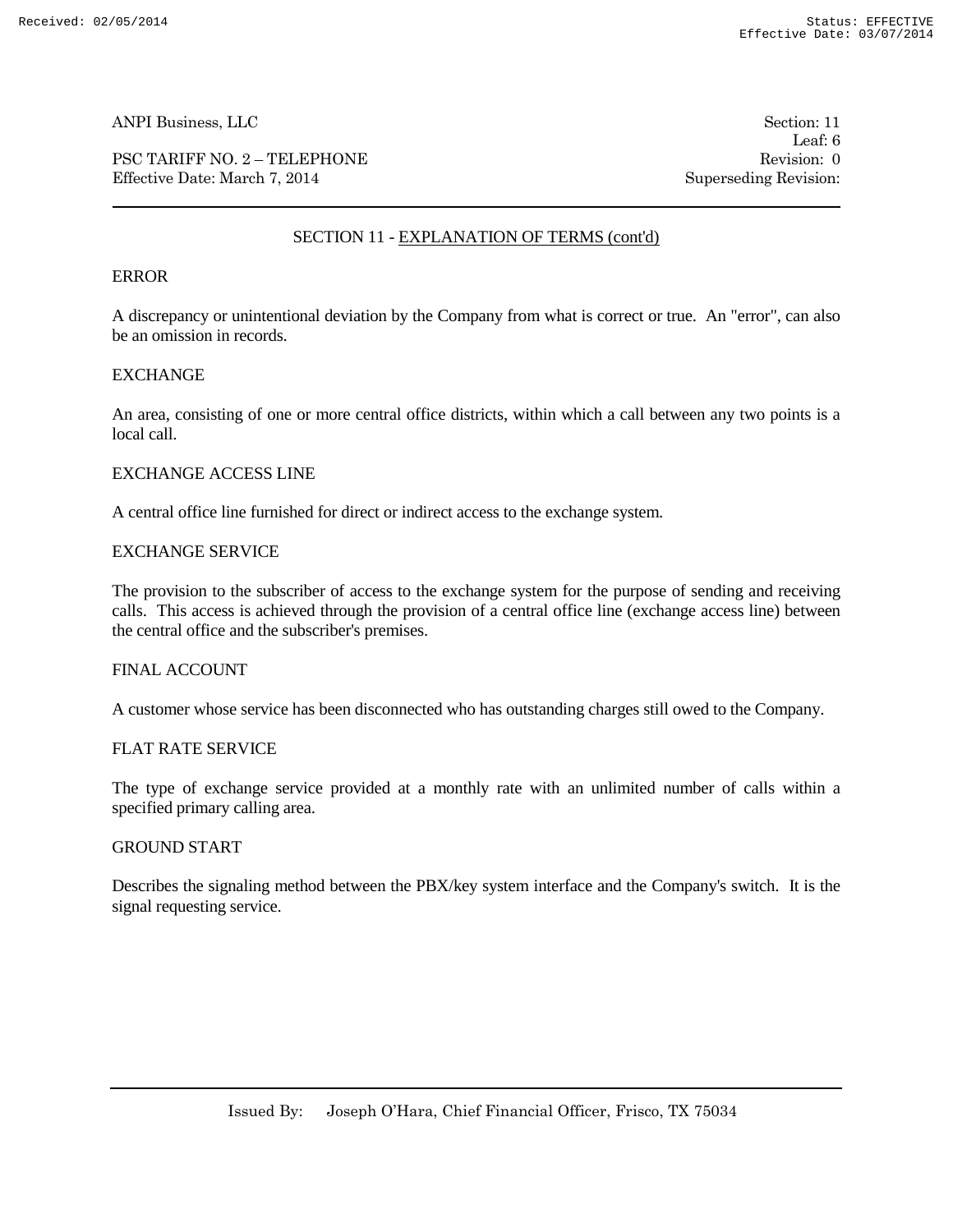PSC TARIFF NO. 2 – TELEPHONE Revision: 0 Effective Date: March 7, 2014 Superseding Revision:

Leaf: 7

# SECTION 11 - EXPLANATION OF TERMS (cont'd)

# HANDICAPPED PERSON

A person who is legally blind, visually handicapped or physically handicapped, under the following definitions from the Federal Register (Vol. 35 #126 dated June 30, 1970).

Legally Blind - a person whose visual acuity is 20/200 or less in the better eye with correcting glasses, or whose widest diameter of visual field subtends an angular distance no greater than 20 degrees.

Visually Handicapped - a person whose visual disability, with correction and regardless of optical measurement with respect to legal blindness, are certified as unable to read normal printed material.

Physically Handicapped - a person who is certified by competent authority as unable to read or use ordinary printed materials as a result of physical limitation, or a person whose disabling condition causes difficulty with hand and finger coordination and use of a coin telephone.

The term "Handicapped Person", when used in connection with a person having a speech or hearing impairment which requires that they communicate over telephone facilities by means other than voice is defined below:

Hearing - a person with binaural hearing impairment of 60% or higher on the basis of the procedure developed by the American Academy of Otolaryngology (A.A.0.) as set forth in "Guide for Conservation of Hearing in Noise" 38-43, A.A.0., 1973; "guides to the Evaluation of Permanent Impairment" 103-107, American Medical Association, 1971.

Speech - a person with 65% or higher of impairment on the basis of the procedure recommended by the American Medical Association's Committee on Rating of Mental and Physical Impairment to evaluate speech impairment as to three categories: audibility, intelligibility and functional efficiency, as set forth in "Guides to the Evaluation of Permanent Impairment" 109-III, American Medical Association, 1971.

# HOSPITAL

An establishment for treatment of human patients by members of the medical profession where lodging for the patients is maintained on the premises.

# HOTEL.

An establishment offering lodging with or without meals to the general public on a day-to-day basis.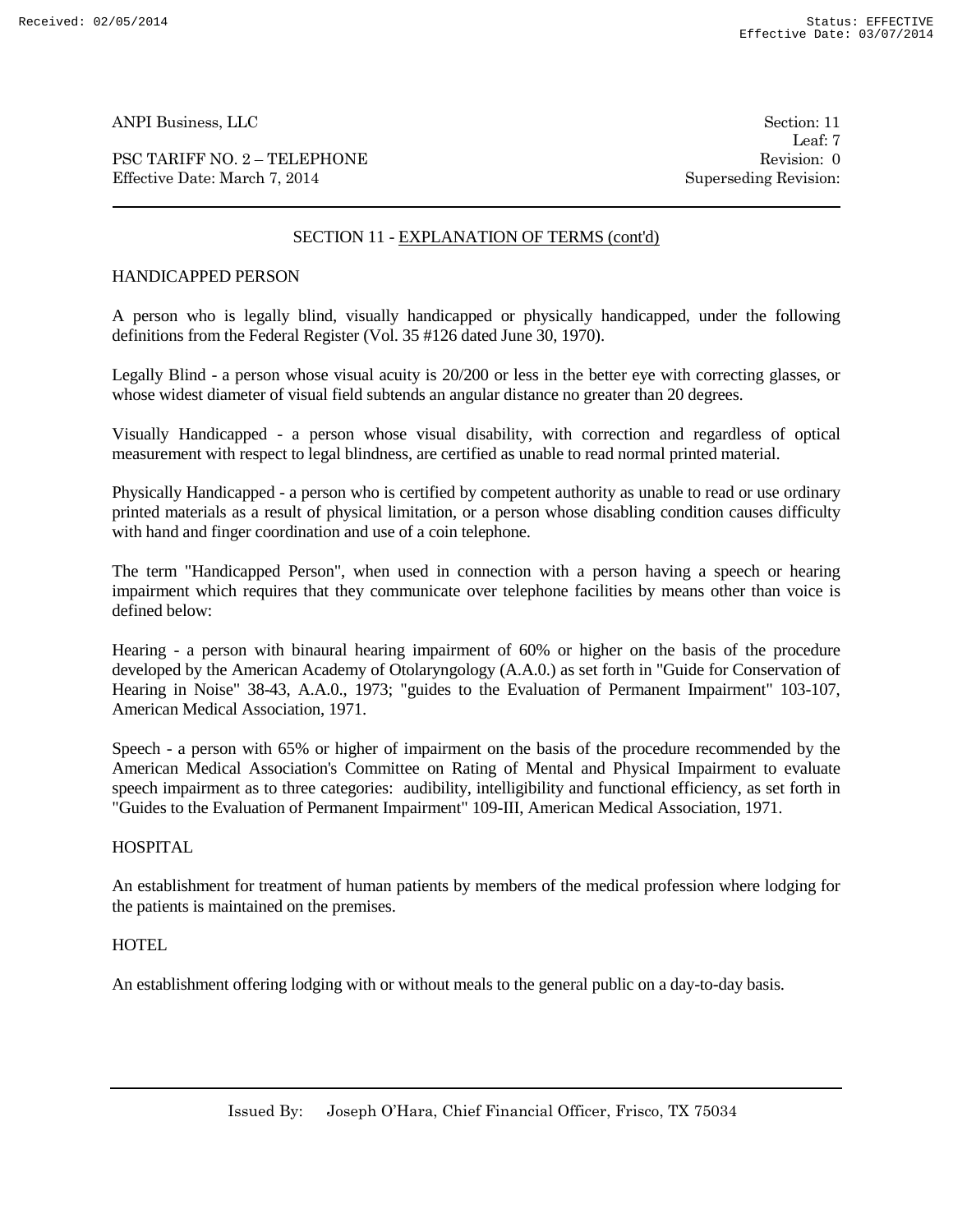PSC TARIFF NO. 2 – TELEPHONE Revision: 0 Effective Date: March 7, 2014 Superseding Revision:

Leaf: 8

# SECTION 11 - EXPLANATION OF TERMS (cont'd)

# INCOMING SERVICE GROUP

Two or more central office lines arranged so that a call to the First line is completed to a succeeding line in the group when the first line is in use.

# INTERFACE

That point on the premises of the subscriber at which provision is made for connection of facilities provided by someone other than the Company to facilities provided by the Company.

# INTEROFFICE MILEAGE

The segment of a line which extends between the central offices serving the originating and terminating points.

### INTERRUPTION

The inability to complete calls, either incoming or outgoing or both, due to Company facilities malfunction or human errors.

# JOINT USER

A person, firm, or corporation which uses the telephone service of a subscriber as provided in Section 1 of the Tariff.

#### KILOBIT

One thousand bits.

# LATA

Local Access and Transport Area. The area within which the Company provides local and long distance ("intraLATA") service. For call to numbers outside this area ("interLATA") service is provided by long distance companies.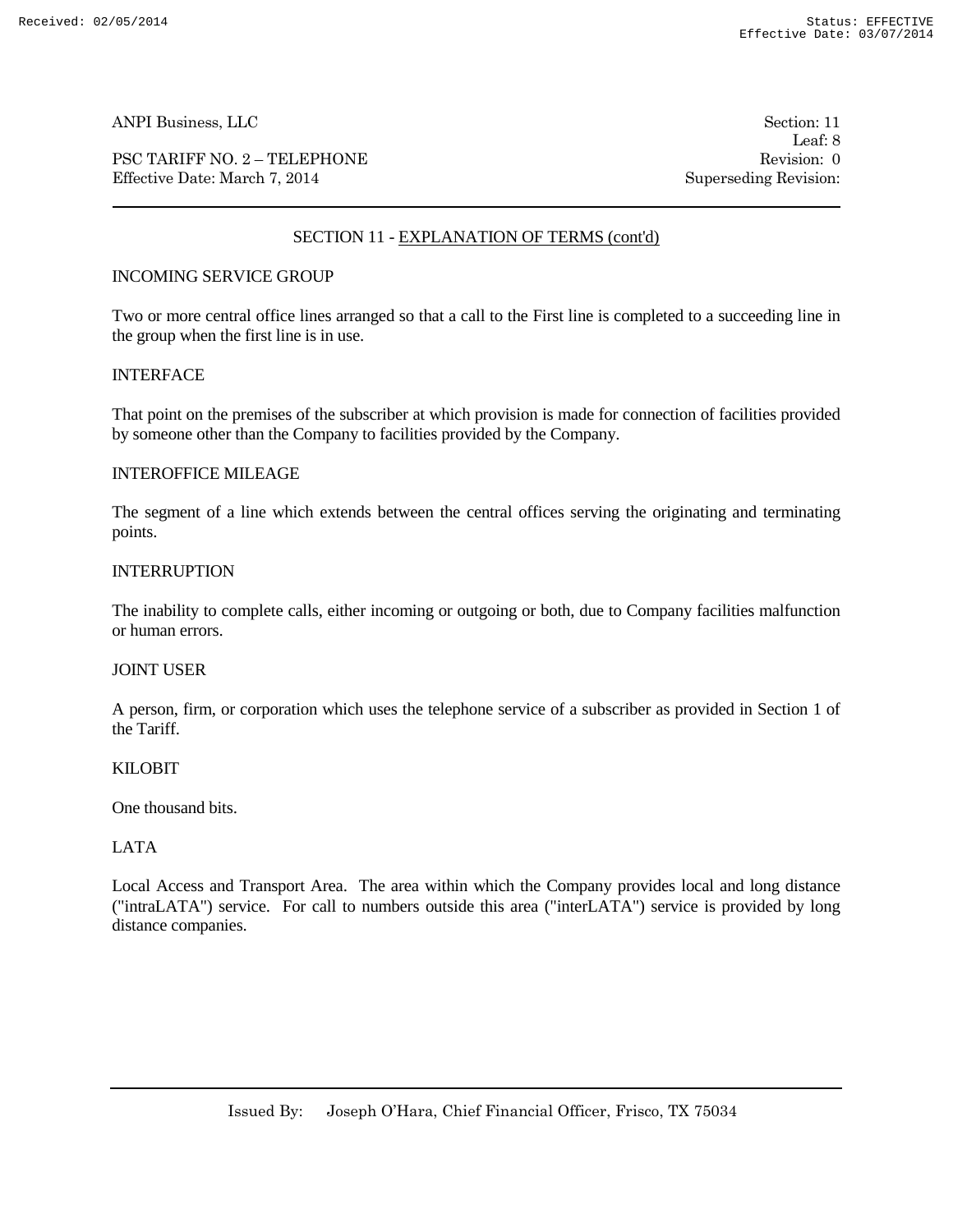PSC TARIFF NO. 2 – TELEPHONE Revision: 0 Effective Date: March 7, 2014 Superseding Revision:

Leaf: 9

# SECTION 11 - EXPLANATION OF TERMS (cont'd)

# LINK

The physical facility from the network interface on an end-user's or carrier's premises to the point of interconnection on the main distribution frame of the Company's central office.

### LEASED CHANNEL

A non-switched electrical path used for connection of equipment furnished by the subscriber to equipment furnished by the subscriber or the Company for a specific purpose.

### LOCAL CALL

A call which, if placed by a customer over the facilities of the Company, is not rated as a toll call.

# LOCAL CALLING AREA

The area, consisting of one or more central office districts, within which a subscriber for exchange service may make telephone calls without a toll charge.

# LOCAL SERVICE

Telephone exchange service within a local calling area.

# LOOP START

Describes the signaling between the terminal equipment or PBX/key system interface and the Company's switch. It is the signal requesting service.

#### LOOPS

Segments of a line which extend from the serving central office to the originating and to the terminating point.

# **MEGABIT**

One million bits.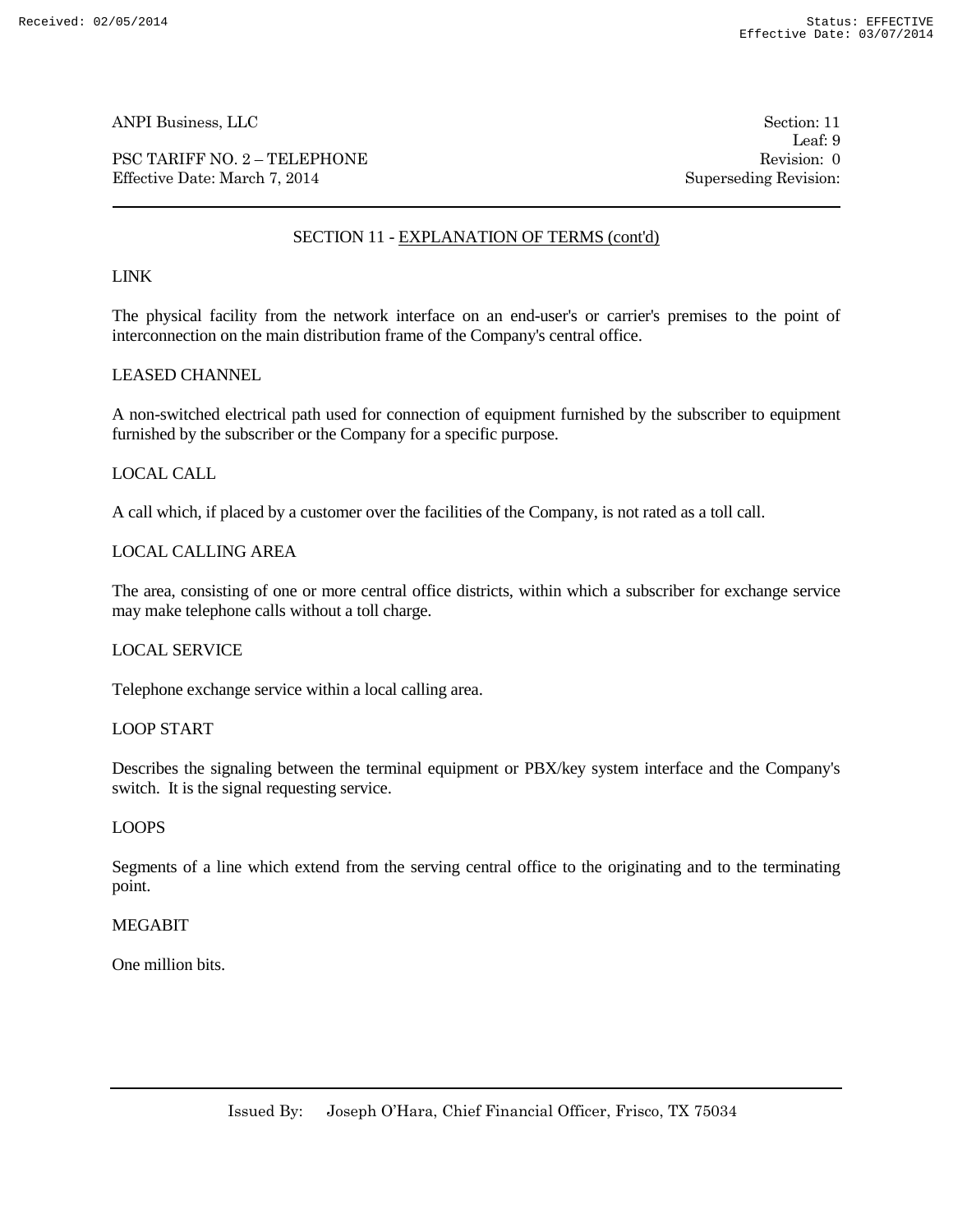PSC TARIFF NO. 2 – TELEPHONE Revision: 0 Effective Date: March 7, 2014 Superseding Revision:

Leaf: 10

# SECTION 11 - EXPLANATION OF TERMS (cont'd)

# MESSAGE RATE SERVICE

A type of exchange service provided at a monthly rate with an additional charge for local calling based on the usage of the local network. One completed call is equal to one message.

### **MOVE**

The disconnection of existing equipment at one location and reconnection of the same equipment at a new location in the same building or in a different building on the same premises.

# MULTI-FREQUENCY ("MF")

An inter-machine pulse-type used for signaling between telephone company switches, or between telephone company switches and PBX/key systems.

#### MULTILINE HUNT

A method of call signaling by which a call placed to one number is subsequently routed to one or more alternative numbers when the called number is busy.

#### NETWORK CONTROL SIGNALING

The transmission of signals used in the telecommunications system which perform functions such as supervision (control, status and charging signals), address signaling (e.g. dialing), calling and called number identification, audible tone signals (call progress signals indicating re-order or busy conditions, alerting) to control the operation of switching machines in the telecommunications system.

### NETWORK CONTROL SIGNALING UNIT

The terminal equipment furnished, installed and maintained by the Telephone Company for the provision of network control signaling.

#### NODE

The location to which digital channels are routed and where access is provided to such lines and associated equipment for testing.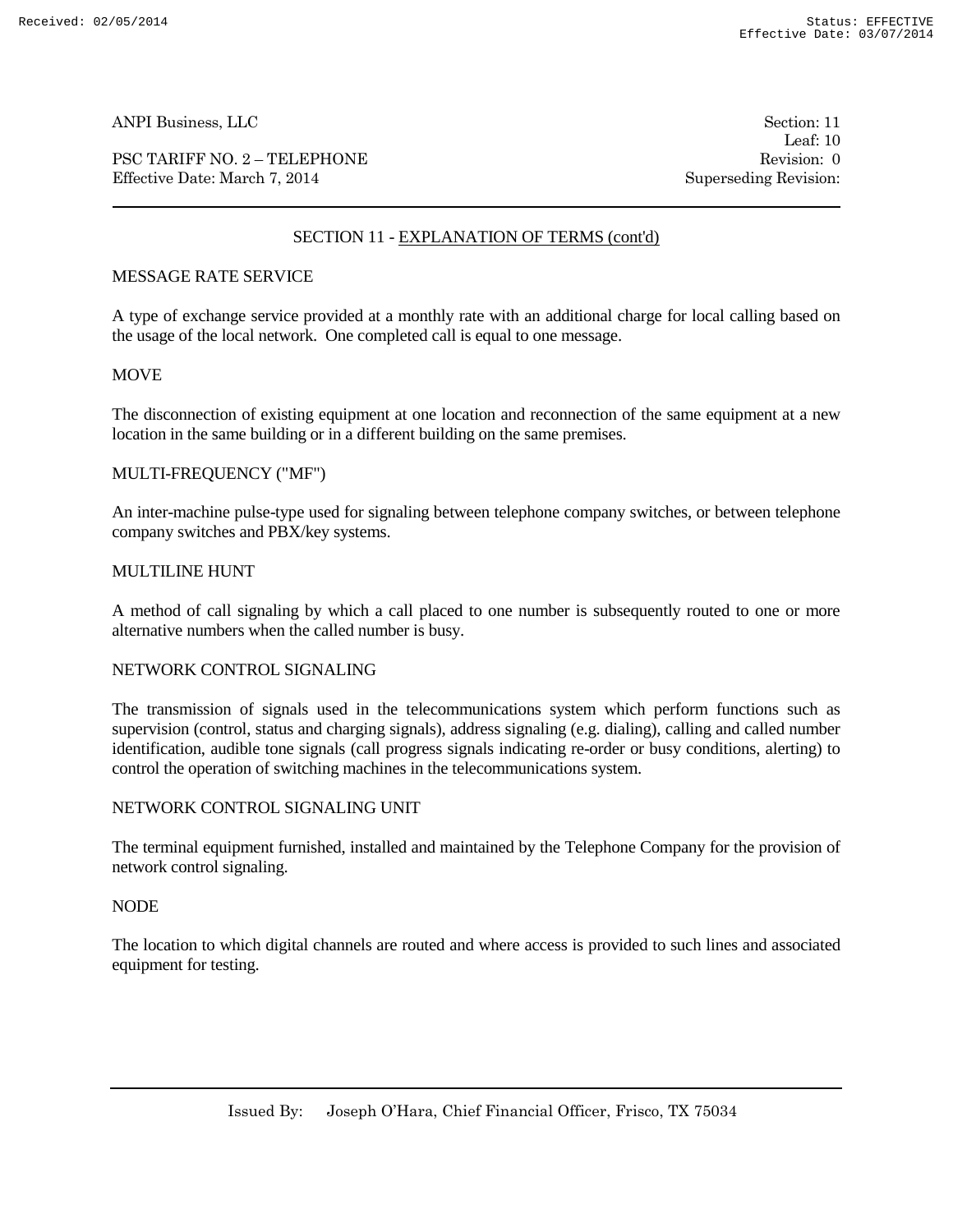PSC TARIFF NO. 2 – TELEPHONE Revision: 0 Effective Date: March 7, 2014 Superseding Revision:

Leaf: 11

# SECTION 11 - EXPLANATION OF TERMS (cont'd)

# PBX

A private branch exchange.

# PORT

A connection to the switching network with one or more voice grade communications channels, each with a unique network address (telephone number) dedicated to the customer. A port connects a link to the public switched network.

# PREMISES

The space occupied by a customer or authorized user in a building or buildings or contiguous property not separated by a public right of way.

### PRI

The Primary Rate Interface is an Integrated Services Digital Network (ISDN) circuit running at 1.544 megabits per second.

# PRIVATE BRANCH EXCHANGE SERVICE

Service providing facilities for connecting central office trunks and tie lines to PBX stations, and for interconnecting PBX station lines by means of a switchboard or dial apparatus.

# PUBLIC ACCESS LINE SERVICE

Service providing facilities for a customer owned coin operated telephone ("COCOT").

# PUBLIC SAFETY ANSWERING POINT ("PSAP")

An answering location for E911 calls originating in a given area. A PSAP may be designated as primary or secondary, which refers to the order in which calls are directed for answering. Primary PSAPs respond first; secondary PSAPs receive calls on a transfer basis only and generally serve as a centralized answering location for a particular type of emergency call.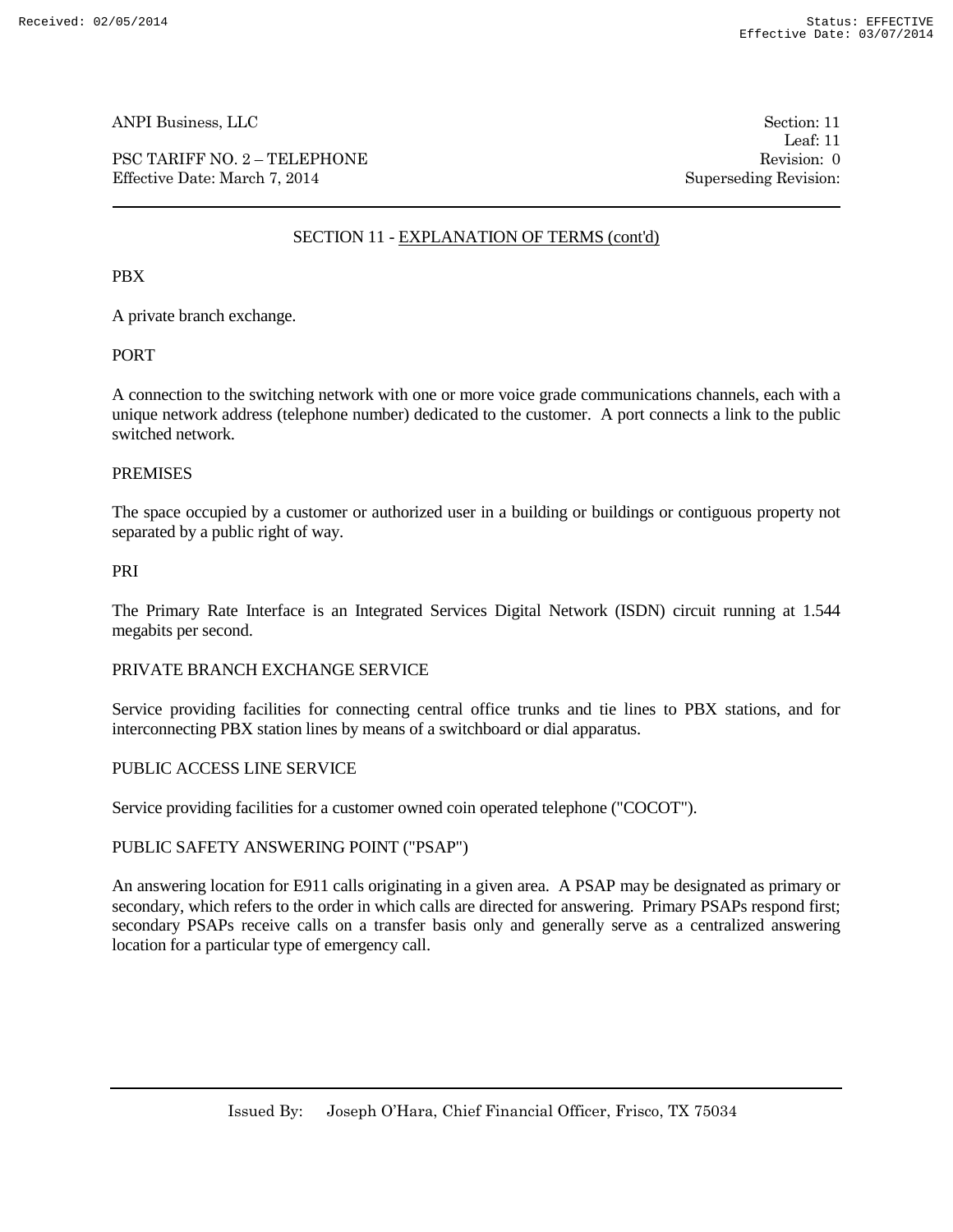PSC TARIFF NO. 2 – TELEPHONE Revision: 0 Effective Date: March 7, 2014 Superseding Revision:

Leaf: 12

# SECTION 11 - EXPLANATION OF TERMS (cont'd)

# RATE CENTER

A geographic reference point with specific coordinates on a map used for determining mileage when calculating charges.

#### REFERRAL PERIOD

The time frame during which calls to a number which has been changed will be sent to a recording which will inform the caller of the new number.

# RESALE OF SERVICE

The subscription to communications service and facilities by one entity and the reoffering of communications service to others (with or without `adding value') for profit.

#### SAME PREMISES

All space in the same building in which one subscriber has the right of occupancy, and all space in different buildings on contiguous property when occupied solely by the same subscriber. Foyers, hallways and other space for the common use of all occupants of a building are considered the premises of the operator of the building.

### SELECTIVE ROUTING ("SR")

A feature that routes an E911 call from a Central Office to the designated primary PSAP based upon the identified number of the calling party.

# SERVING CENTRAL OFFICE

The central office from which local service is furnished.

#### SHARING

An arrangement in which several users collectively use communications service and facilities provided by a carrier, with each user paying a pro-rata share of the communication related costs.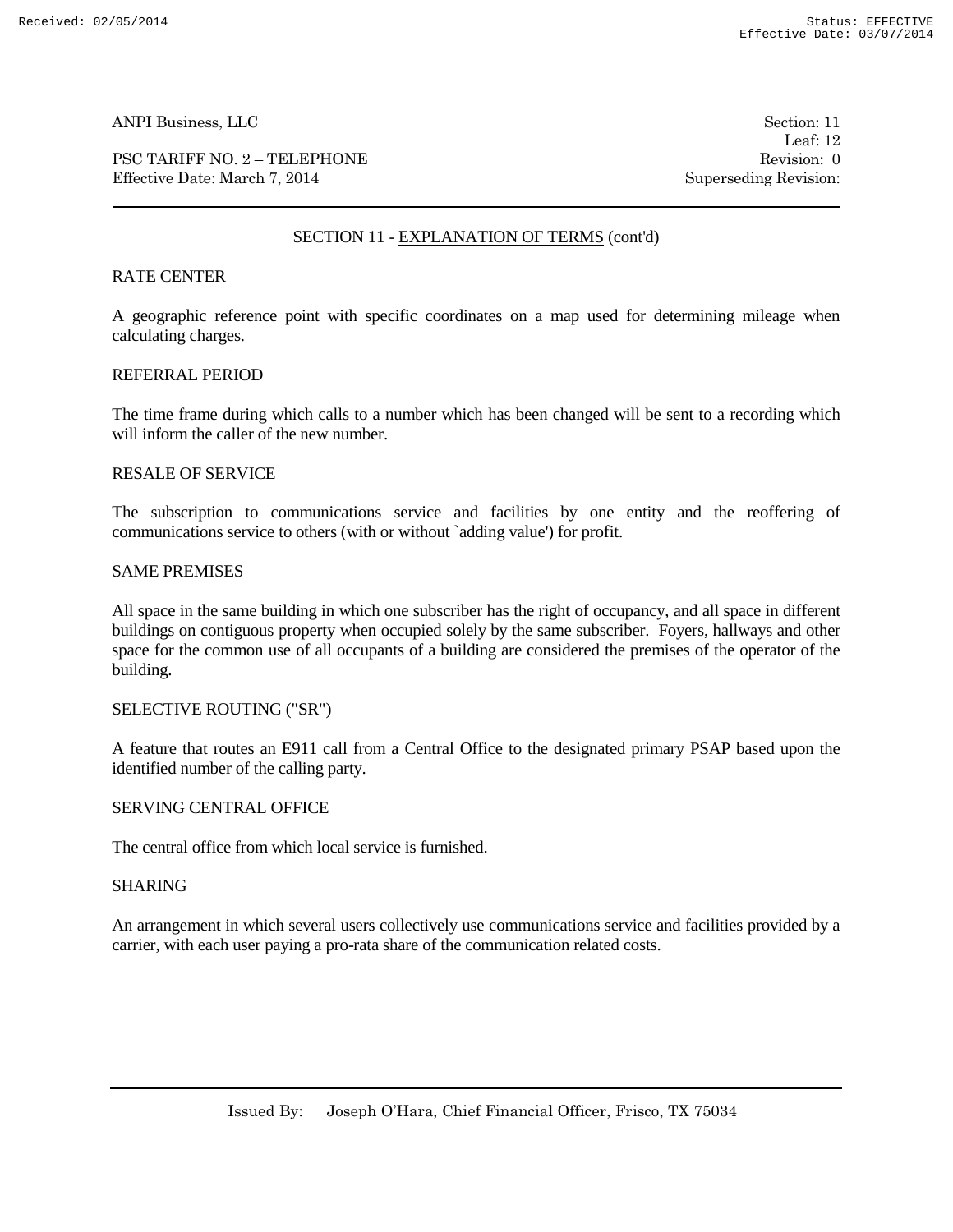PSC TARIFF NO. 2 – TELEPHONE Revision: 0 Effective Date: March 7, 2014 Superseding Revision:

Leaf: 13

# SECTION 11 - EXPLANATION OF TERMS (cont'd)

# **STATION**

Each telephone on a line and where no telephone associated with the line is provided on the same premises and in the same building, the first termination in station key equipment or a jack for use with a portable telephone.

### **SUSPENSION**

Suspension of service for nonpayment is interruption of outgoing service only. Suspension of service at the subscriber's request is interruption of both incoming and outgoing service.

### **SYNCHRONOUS**

Transmission in which there is a constant time interval between bits, characters or events.

#### T-1

A type of digital carrier system transmitting voice or data at 1.544 Mbps. A T- 1 carrier can handle up to 24 multiplexed 64 Kbps digital voice/data channels. A T-1 carrier system can use metallic cable, microwave radio or optical fiber as transmission media.

#### TELEPHONE CALL

A voice connection between two or more telephone stations through the public switched exchange system.

# TELEPHONE GRADE LINES

Lines furnished for voice transmission or for certain signaling purposes.

#### TERMINATION OF SERVICE

Discontinuance of both incoming and outgoing service.

#### TIE LINE

A dedicated line connecting two switchboards or dial systems.